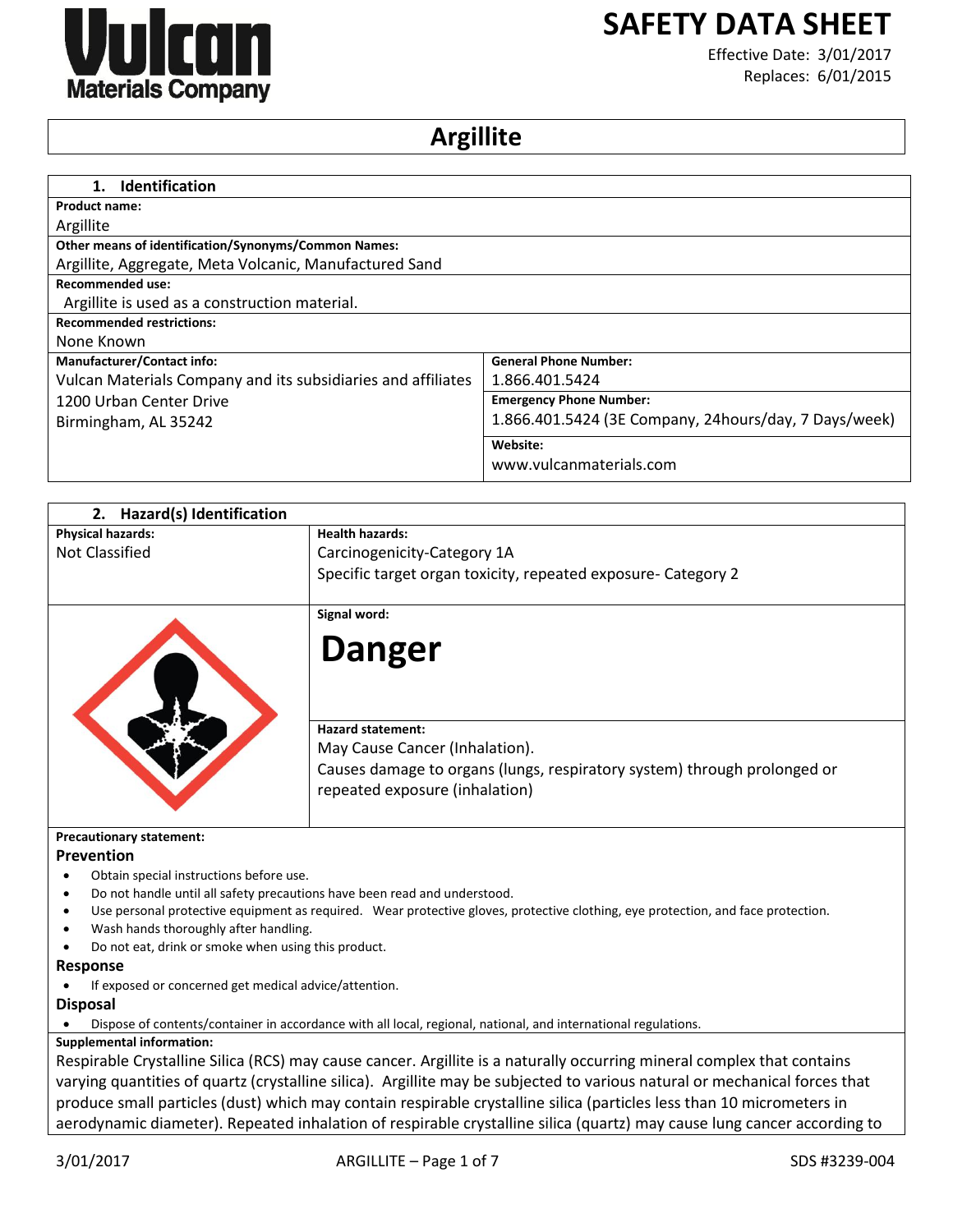IARC, NTP; ACGIH states that it is a suspected cause of cancer. Other forms of RCS (e.g., tridymite and cristobalite) may also be present or formed under certain industrial processes.

| 3. Composition/information on ingredients |                   |     |
|-------------------------------------------|-------------------|-----|
| <b>Chemical name</b>                      | <b>CAS number</b> | %   |
| Argillite                                 | None              | 100 |
| Quartz (crystalline silica)               | 14808-60-7        |     |
| <b>Amorphous Silica</b>                   | 60676-86-0        |     |

## **4. First-aid measures**

**Inhalation:**

Remove to fresh air. Dust in throat and nasal passages should clear spontaneously. Contact a physician if irritation persists or if breathing is difficult.

**Eyes:**

Immediately flush eye(s) with plenty of clean water for at least 15 minutes, while holding the eyelid(s) open. Occasionally lift the eyelid(s) to ensure thorough rinsing. Beyond flushing, do not attempt to remove material from eye(s). Contact a physician if irritation persists or later develops.

**Skin:**

Wash affected areas thoroughly with mild soap and fresh water. Contact a physician if irritation persists.

### **Ingestion:**

If person is conscious do not induce vomiting. Give large quantity of water and get medical attention. Never attempt to make an unconscious person drink.

## **Most important symptoms/effects, acute and delayed:**

Dust may irritate the eyes, skin, and respiratory tract. Breathing respirable crystalline silica-containing dust for prolonged periods in the workplace can cause lung damage and a lung disease called silicosis. Symptoms of silicosis may include (but are not limited to) shortness of breath, difficulty breathing with or without exertion; coughing; diminished work capacity; diminished chest expansion; reduction of lung volume; right heart enlargement and/or failure. **Indication of immediate medical attention and special treatment needed:**

Not all individuals with silicosis will exhibit symptoms of the disease. However, silicosis can be progressive and symptoms can appear even years after exposures have ceased. Persons with silicosis have an increased risk of pulmonary tuberculosis infection.

## **For emergencies contact 3E Company at 1.866.401.5424 (24 hours/day, 7 days/week).**

## **5. Fire-fighting measures**

**Suitable extinguishing media:**

This product is not flammable. Use fire-extinguishing media appropriate for surrounding materials.

**Unsuitable extinguishing media:**

None known.

**Specific hazards arising from the chemical:**

Contact with powerful oxidizing agents may cause fire and/or explosions (see section 10 of SDS).

**Special protective equipment and precautions for firefighters:**

Use protective equipment appropriate for surrounding materials.

**Fire-fighting equipment/instructions:**

No unusual fire or explosion hazards noted. Not a combustible dust.

**Specific methods:**

The presence of this material in a fire does not hinder the use of any standard extinguishing medium. Use extinguishing medium for surrounding fire.

# **6. Accidental release measures**

**Personal precautions, protective equipment and emergency procedures:**

Persons involved in cleanup processes should first observe precautions (as appropriate) identified in Section 8 of this SDS. **For emergencies, contact 3E Company at 1-866-401-5424 (24 hours/day, 7 days/week)**.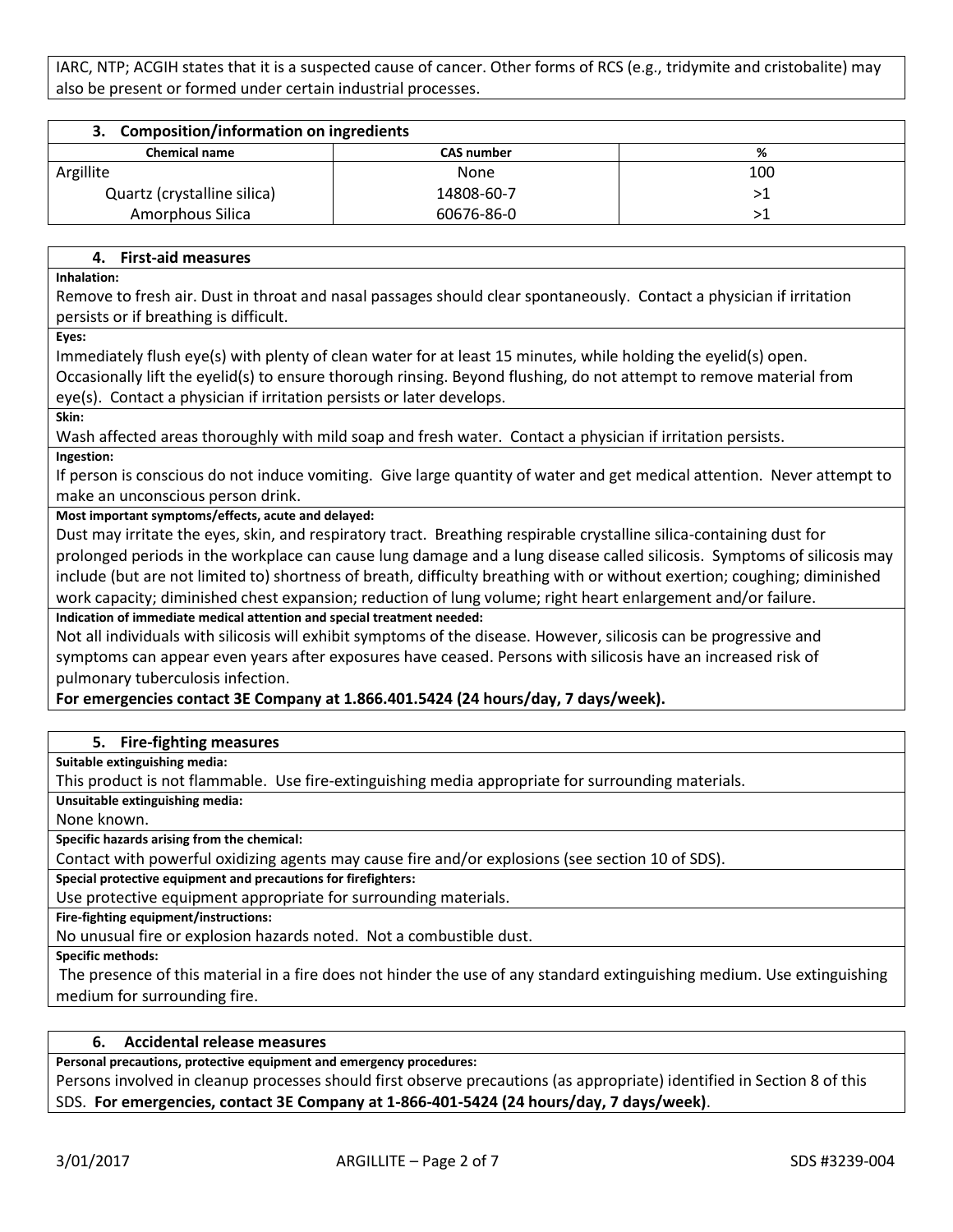#### **Environmental precautions:**

Prevent from entering into sewers or drainage systems where it can harden and clog flow.

**Methods and materials for containment and cleaning up:**

Spilled material, where dust is generated, may overexpose cleanup personnel to respirable crystalline silica-containing dust. Do not dry sweep or use compressed air for clean-up. Wetting of spilled material and/or use of respiratory protective equipment may be necessary.

## **7. Handling and storage**

### **Precautions for safe handling:**

Respirable crystalline silica-containing dust may be generated during processing, handling, and storage. Use personal protection and controls identified in Section 8 of this SDS as appropriate.

**Conditions for safe storage, including any incompatibilities:** Do not store near food, beverages, or smoking materials.

### **8. Exposure controls/personal protection**

#### **Legend:**

NE = Not Established; PEL = Permissible Exposure Limit; TLV = Threshold Limit Value; REL = Recommended Exposure Limit; OSHA = Occupational Safety and Health Administration; MSHA = Mine Safety and Health Administration; NIOSH = National Institute for Occupational Safety and Health; ACGIH = American Conference of Governmental Industrial Hygienists

|                                                                              | OSHA/MSHA                                                                                                                                          | <b>ACGIH</b>                                                                           | <b>NIOSH</b>              |
|------------------------------------------------------------------------------|----------------------------------------------------------------------------------------------------------------------------------------------------|----------------------------------------------------------------------------------------|---------------------------|
| Component                                                                    | <b>PEL</b>                                                                                                                                         | <b>TLV</b>                                                                             | <b>REL</b>                |
| Amorphous Silica<br>(including natural diatomaceous Earth)                   | OSHA: 80 mg/m <sup>3</sup>                                                                                                                         | 10 mg/m <sup>3</sup> (inhalable fraction)<br>3 mg/m <sup>3</sup> (respirable fraction) | 6 mg/m <sup>3</sup>       |
| Particulates not otherwise classified                                        | 15 mg/m <sup>3</sup> (total dust)<br>5 mg/m <sup>3</sup> (respirable fraction)                                                                     | 10 mg/m <sup>3</sup> (inhalable fraction)<br>3 mg/m <sup>3</sup> (respirable fraction) | <b>NE</b>                 |
| Respirable dust containing silica                                            | 10 mg/m <sup>3</sup> ÷ (% silica + 2)                                                                                                              | Use Respirable Silica TLV                                                              | Use Respirable Silica REL |
| Total dust containing silica                                                 | MSHA: 30 mg/m <sup>3</sup> ÷ (% silica + 3)                                                                                                        | <b>NE</b>                                                                              | <b>NE</b>                 |
| Respirable Crystalline Silica (quartz)                                       | OSHA: 0.05 mg/m <sup>3</sup> (PEL)<br>OSHA: $0.025$ mg/m <sup>3</sup> (Action Level)<br>MSHA: Use Respirable Dust containing<br>Silica PEL (above) | 0.025 mg/m <sup>3</sup>                                                                | 0.05 mg/m <sup>3</sup>    |
| Respirable Tridymite and Cristobalite<br>(other forms of crystalline silica) | OSHA: Use respirable crystalline<br>silica PEL<br>MSHA: 1/2 of respirable dust<br>containing silica PEL                                            | 0.025 mg/m <sup>3</sup>                                                                | 0.05 mg/m <sup>3</sup>    |

#### **Exposure Guidelines:**

Total dust containing silica, respirable silica-containing dust and respirable crystalline silica (quartz) levels should be monitored regularly to determine worker exposure levels. Exposure levels in excess of allowable exposure limits should be reduced by all feasible engineering controls, including (but not limited to) wet suppression, ventilation, process enclosure, and enclosed employee workstations.

#### **Engineering Controls:**

Activities that generate dust require the use of general ventilation, local exhaust and/or wet suppression methods to maintain exposures below allowable exposure limits.

#### **Eye Protection:**

Safety glasses with side shields should be worn as minimum protection. Dust goggles should be worn when excessively (visible) dusty conditions are present or are anticipated.

## **Skin Protection (Protective Gloves/Clothing):**

Use gloves to provide hand protection from abrasion. In dusty conditions, use long sleeve shirts. Wash work clothes after each use.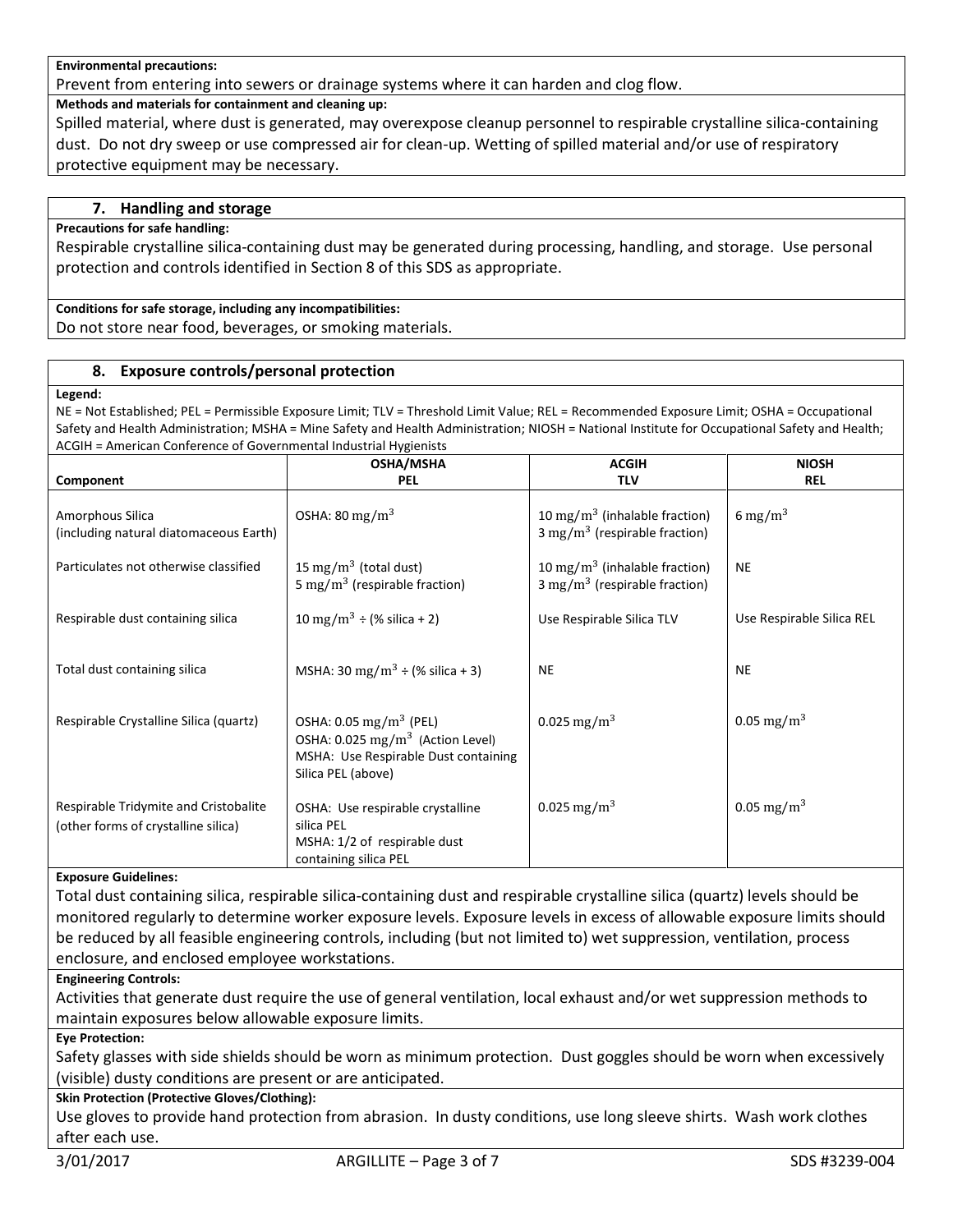#### **Respiratory Protection:**

All respirators must be NIOSH-approved for the exposure levels present. (See NIOSH Respirator Selection Guide). The need for respiratory protection should be evaluated by a qualified safety and health professional. Activities that generate dust require the use of an appropriate dust respirator where dust levels exceed or are likely to exceed allowable exposure limits. For respirable silica-containing dust levels that exceed or are likely to exceed an 8-hour timeweighted average (TWA) of 0.25  $\rm mg/m^3$ , a high efficiency particulate filter respirator must be worn at a minimum; however, if respirable silica-containing dust levels exceed or are likely to exceed an 8-hour TWA of 1.25  $\rm mg/m^3$  a positive pressure respirator, full face respirator or equivalent is required. Respirator use must comply with applicable MSHA (42 CFR 84) or OSHA (29 CFR 1910.134 ) standards, which include provisions for a user training program, respirator inspection, repair and cleaning, respirator fit testing, medical surveillance and other requirements.

# **9. Physical and chemical properties**

| Appearance:                             |                                          |                                               |
|-----------------------------------------|------------------------------------------|-----------------------------------------------|
| Dark gray angular particles.            |                                          |                                               |
| Odor:                                   | PH:                                      | <b>Decomposition temperature:</b>             |
| No odor.                                | Not applicable                           | Not applicable                                |
| Melting point/freezing point:           | Initial boiling point and boiling range: | Flash point:                                  |
| Not applicable                          | Not applicable                           | Non-combustible                               |
| <b>Evaporation rate:</b>                | Flammability:                            | Upper/lower flammability or explosive limits: |
| Not applicable                          | Not applicable                           | Not applicable                                |
| Vapor pressure:                         | <b>Relative density:</b>                 | Solubility:                                   |
| Not applicable                          | Not applicable                           | 0                                             |
| Partition coefficient: n-octanol/water. | <b>Autoignition temperature:</b>         | Specific Gravity (H2O = 1):                   |
| Not applicable                          | Not applicable                           | Approximately 1.36                            |

#### **10. Stability and reactivity**

#### **Reactivity:**

Not reactive under normal use.

**Chemical stability:**

Stable under normal temperatures and pressures.

**Possibility of hazardous reactions:**

None under normal use.

**Conditions to avoid (e.g., static discharge, shock or vibration):**

Contact with incompatible materials should be avoided (see below). See Sections 5 and 7 for additional information. **Incompatible materials:**

Silica ignites on contact with fluorine and is incompatible with acids, aluminum, ammonium salts and magnesium. Silica reacts violently with powerful oxidizing agents such as fluorine, boron trifluoride, chlorine trifluoride, manganese trifluoride, and oxygen difluoride yielding possible fire and/or explosions. Silica dissolves readily in hydrofluoric acid producing a corrosive gas – silicon tetrafluoride.

**Hazardous decomposition products:**

Respirable crystalline silica-containing dust may be generated. When heated, quartz is slowly transformed into tridymite (above 860°C/1580°F) and cristobalite (above 1470°C/2678°F). Both tridymite and cristobalite are other forms of crystalline silica.

## **11. Toxicological information**

**Primary Routes of Exposure:**

Inhalation and contact with the eyes and skin.

**Symptoms related to the physical, chemical, toxicological characteristics**

**Inhalation:**

Dusts may irritate the nose, throat and respiratory tract by mechanical abrasion. Coughing sneezing and shortness of breath may occur.

Symptoms of silicosis may include (but are not limited to) shortness of breath, difficulty breathing with or without exertion; coughing; diminished work capacity; diminished chest expansion; reduction of lung volume; right heart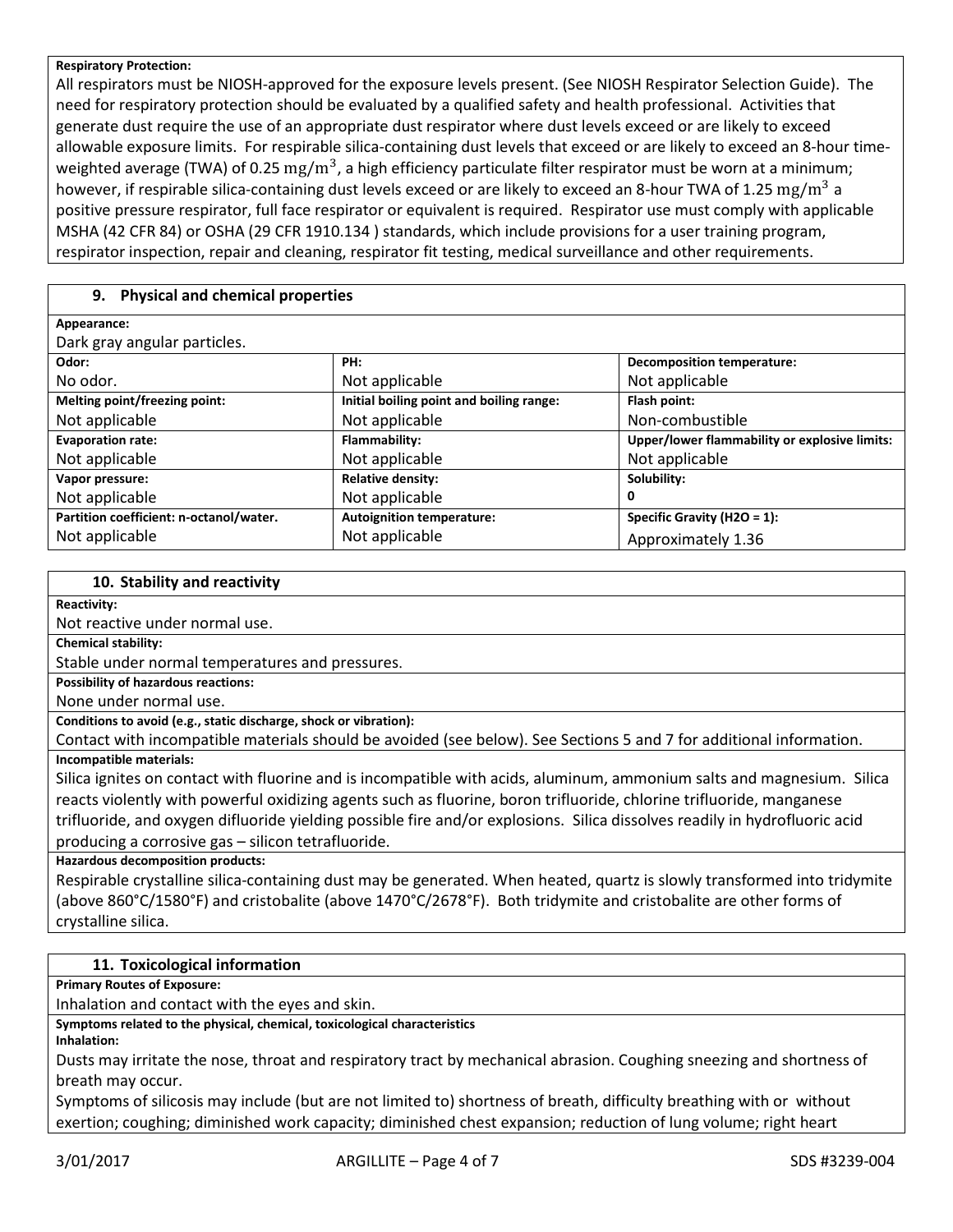enlargement and/or failure. Persons with silicosis have an increased risk of pulmonary tuberculosis infection.

# **Eye Contact:**

Dust particles can scratch the eye causing tearing, redness, a stinging or burning feeling, or swelling of the eyes with blurred vision.

# **Skin Contact:**

Dust particles can scratch and irritate the skin with redness, an itching or burning feeling, swelling of the skin, and/or rash.

**Ingestion:**

Expected to be practically non-toxic. Ingestion of large amounts may cause gastrointestinal irritation including nausea, vomiting, diarrhea, and blockage.

# **Medical Conditions Aggravated by Exposure:**

Irritated or broken skin increases chance of contact dermatitis. Pre-existing medical conditions that may be aggravated by exposure include disorders of the eye, skin and lung (including asthma and other breathing disorders). Smoking tobacco will impair the ability of the lungs to clear themselves of dust.

**Delayed and immediate effects and also chronic effects from short- and long-term exposure:**

Prolonged overexposure to respirable dusts in excess of allowable exposure limits can cause inflammation of the lungs leading to possible fibrotic changes, a medical condition known as pneumoconiosis.

Prolonged and repeated overexposure to high levels of respirable crystalline silica-containing dust may cause a chronic form of silicosis, an incurable lung disease that may result in permanent lung damage or death. Chronic silicosis generally occurs after 10 years or more of overexposure; a more accelerated type of silicosis may occur between 5 and 10 years of higher levels of prolonged and repeated overexposure. In early stages of silicosis, not all individuals will exhibit symptoms (signs) of the disease. However, silicosis can be progressive, and symptoms can appear at any time, even years after exposure has ceased.

Repeated overexposures to very high levels of respirable crystalline silica for periods as short as six months may cause acute silicosis. Acute silicosis is a rapidly progressive, incurable lung disease that is typically fatal. Symptoms include (but are not limited to): shortness of breath, cough, fever, weight loss, and chest pain.

Respirable dust containing newly broken crystalline silica particles has been shown to be more hazardous to animals in laboratory tests than respirable dust containing older crystalline silica particles of similar size. Respirable crystalline silica particles which had aged for sixty days or more showed less lung injury in animals than equal exposures to respirable dust containing newly broken particles of respirable crystalline silica.

There are reports in the literature suggesting that excessive respirable crystalline silica exposure may be associated with autoimmune disorders and other adverse health effects involving the kidney. In particular, the incidence of scleroderma (thickening of the skin caused by swelling and thickening of fibrous tissue) appears to be higher in silicotic individuals. To date, the evidence does not conclusively determine a causal relationship between silica exposure and these adverse health effects.

# **Carcinogenicity:**

Epidemiology studies on the association between respirable crystalline silica exposure and lung cancer have had both positive and negative results. There is some speculation that the source, type, and level of exposure of respirable crystalline silica may play a role. Studies of persons with silicosis indicate an increased risk of developing lung cancer, a risk that increases with the level and duration of exposure. It is not clear whether lung cancer develops in non-silicotic patients. Several studies of silicotics do not account for lung cancer confounders, especially smoking, which have been shown to increase the risk of developing lung disorders, including emphysema and lung cancer.

In October 1996, an IARC Working Group designated respirable crystalline silica as carcinogenic (Group 1). In 2012, an IARC Working Group re-affirmed that inhalation of crystalline silica was a known human carcinogen. The NTP's Report on Carcinogens, 9th edition, lists respirable crystalline silica as a "known human carcinogen." In the year 2000, the American Conference of Governmental Industrial Hygienists (ACGIH) listed respirable crystalline silica (quartz) as a suspected human carcinogen (A-2). These classifications are based on sufficient evidence of carcinogenicity in certain experimental animals and on selected epidemiological studies of workers exposed to respirable crystalline silica.

**Additional information on toxicological-effects: Acute toxicity:** Not classified

**Skin corrosion/irritation:** Not classified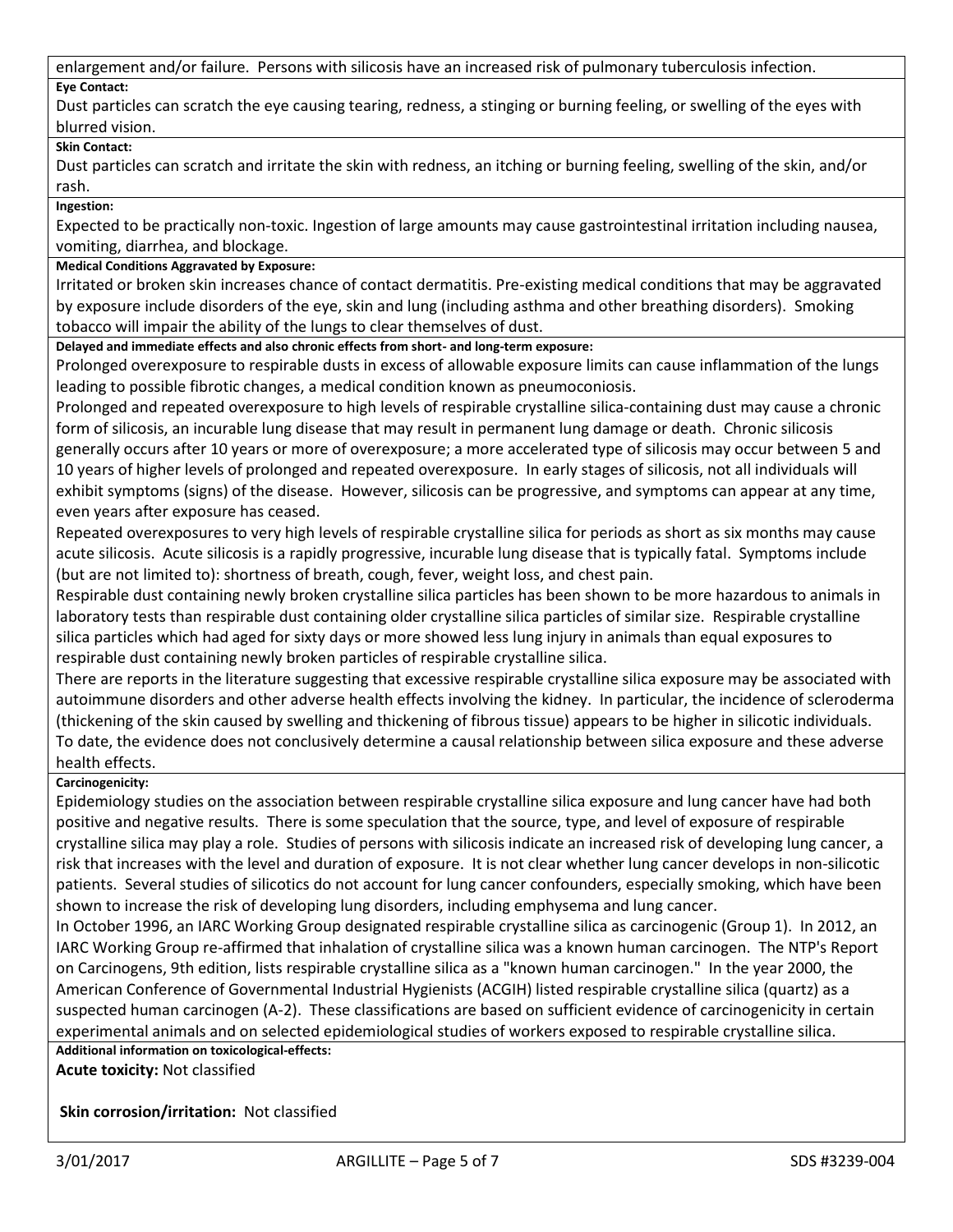**Serious eye damage/eye irritation:** Not classified

**Respiratory sensitization:** Not classified.

**Skin sensitization:** Not classified.

**Germ cell Mutagenicity:** Not classified

**Carcinogenicity:** May cause cancer (Inhalation).

**Reproductive toxicity:** Not classified

**Specific target organ toxicity - single exposure:** Not classified

**Specific target organ- toxicity – repeated exposure:** Causes damage to organs (lungs, respiratory system) through prolonged or repeated exposure (inhalation)

**Aspiration toxicity:** Not classified (not applicable- solid material)

| 12. Ecological information                              |
|---------------------------------------------------------|
| Ecotoxicity (aquatic and terrestrial, where available): |
| Not determined                                          |
| Persistence and degradability:                          |
| Not determined                                          |
| Bioaccumulative potential.                              |
| Not determined                                          |
| Mobility in soil.                                       |
| Not determined                                          |
| Other adverse effects.                                  |
| Not determined                                          |

# **13. Disposal considerations**

**Safe handling and disposal of waste:**

Place contaminated materials in appropriate containers and dispose of in a manner consistent with applicable federal, state, and local regulations. Prevent from entering drainage, sewer systems, and unintended bodies of water. It is the responsibility of the user to determine, at the time of disposal, whether product meets criteria for hazardous waste. Product uses, transformations, mixture and processes, may render the resulting material hazardous.

| 14. Transport information       |
|---------------------------------|
| <b>UN Number:</b>               |
| Not regulated.                  |
| <b>UN Proper shipping name:</b> |
| Not regulated.                  |
| <b>Transport Hazard class:</b>  |
| Not applicable.                 |
| Packing group, if applicable:   |
| Not applicable.                 |
| Marine pollutant (Yes/No):      |
| Not applicable.                 |

#### **15. Regulatory information**

**Toxic Substances Control Act (TSCA):**

The components in this product are listed on the TSCA Inventory or are exempt.